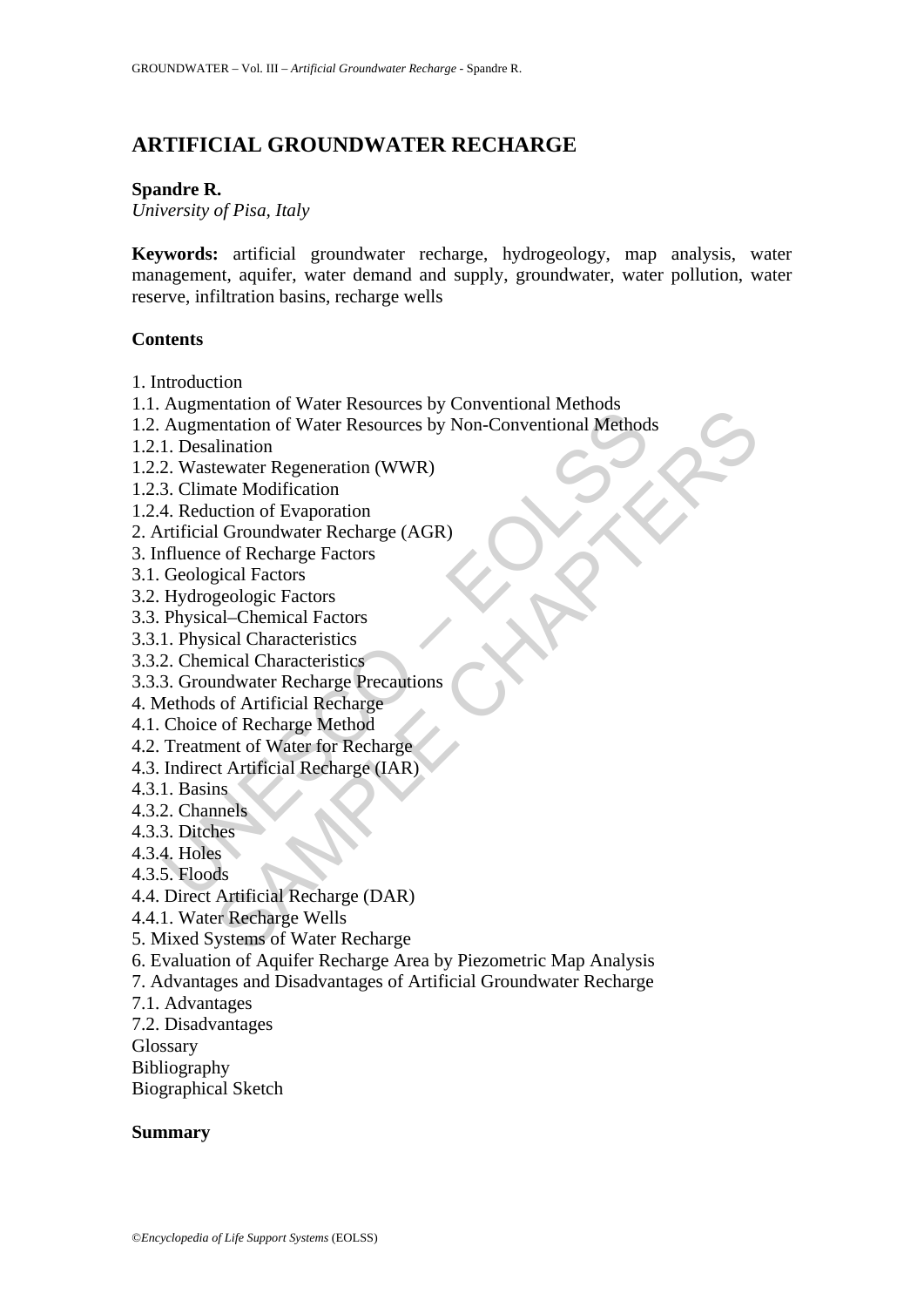The increasing demand for water in many regions around the world has led to the implementation of more intensive water management measures to achieve more efficient utilization of limited available water supplies. The natural replenishment of groundwater occurs very slowly. If groundwater is exploited at a rate greater than that of its natural replenishment this will cause declining groundwater levels and, in the long term, destruction of the groundwater resource. To augment natural replenishment of groundwater reserves, the artificial recharge of groundwater has become increasingly important in many countries. In artificial recharge schemes aquifers are treated as a naturally-regulated system which may be used to store surface water, thereby leveling out seasonal variations in surface water availability and providing a steady supply of potable water. Furthermore, the soil can be utilized as a reactive agent for improving the quality of the surface water.

The main reasons for carrying out artificial recharge may be summarized as follows:

- promoting recovery of overexploited aquifers;
- main reasons for carrying out artificial recharge may be summari<br>
 promoting recovery of overexploited aquifers;<br>
 storage of surficial waters during flood periods to maintain a<br>
in the dry season;<br>
 storage of local or storage of surficial waters during flood periods to maintain and improve supply in the dry season;
- storage of local or imported water in the aquifer;
- preventing seawater intrusion by creating freshwater barriers;
- increasing the value of aquifers for water distribution in areas with many wells;
- discharging certain wastewaters, such as cooling water;
- reducing groundwater salinity in agricultural areas;
- reducing subsidence caused by high pumping rates; and
- **Example 1** groundwater quality improvement.

### **1. Introduction**

*Groundwater resources* can be defined as the waters present in the subsurface in a specific area during a specific period of time. These resources can be divided into:

- *natural water resources* (water resources present in the environment);
- *potential groundwater resources* (the maximum volume of groundwater resources that can be replaced by artificial methods); and
- easons for carrying out artificial recharge may be summarized as follows:<br>moting recovery of overexploited aquifers;<br>age of surficial waters during flood periods to maintain and improve sue<br>he dry season;<br>wenting seawater *available* or *exploitable groundwater resources* (groundwater resources that can be exploited under particular socioeconomic constraints).

*Natural groundwater resources* include static and dynamic waters. The *natural static* resources are connate waters, which are contained by exploitable aquifers. Connate waters were formed during periods in which climatic and hydrogeologic conditions were very different from those today, as illustrated by the case of the present-day groundwater resources of the Sahara. *Natural dynamic* resources are the volumes of moving water on the Earth's surface (runoff) and in aquifers (groundwater).

*Potential groundwater resources* represent the maximum exploitable natural resource, accessible with or without the use of mechanical devices. Their potential is limited by hydrographic, hydrogeologic, geological, environmental, and ecological limitations. These resources are generally less than the total of all natural resources.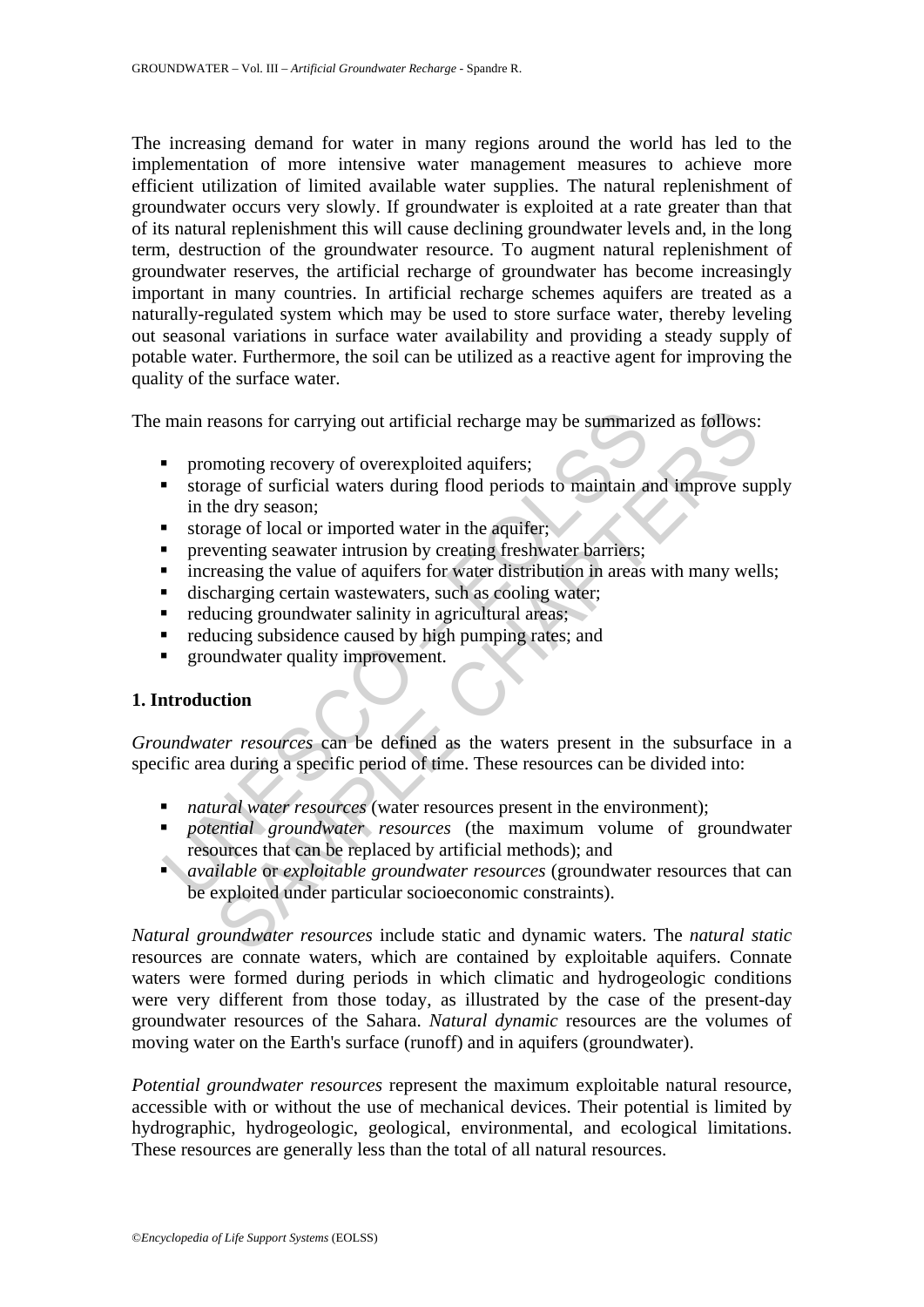*Available or exploitable groundwater resources* are less than the total of potential resources because their extraction is subject to socioeconomic restrictions as well as natural physical limitations.

A distinction has also been drawn between conventional and non-conventional water resources. *Conventional resources* are exploited by traditional methods, while *nonconventional* resources require the application of new and innovative methods. The boundaries and scales of the two categories require updating continuously in the light of the development of scientific and technical knowledge and the application of new technologies. For example, for many years artificial recharge of aquifers was an innovative experimental method: today it is a well-established technology.

# **1.1. Augmentation of Water Resources by Conventional Methods**

The most widespread methods for resource augmentation rely on *artificial storage* of water on the land surface using barrages, dams, weirs, and other structures. The major problem with surface storage is the loss of land covered with water, and the ecological, environmental, and social problems generated. These solutions are especially difficult to implement in countries with high population densities and land values.

most widespread methods for resource augmentation rely on a<br>metron the land surface using barrages, dams, weirs, and other structumental, and social problems seen test loss of land covered with water,<br>ironmental, and socia interest and surface using barriers and substrate the middle and surface using hear and surface using barrachion rely on *artificial storage* in this surface using barrachion relations are especially difficultion in countr Storage of water in the subsurface can avoid these problems. Induced recharge of aquifers by artificial means, or *artificial recharge*, has been used for many years in many different countries and may be considered a proven, conventional method for water resource augmentation. Artificial recharge uses aquifers as reservoirs to store and conserve natural river waters and other surface runoff. Its application depends heavily on the disciplines of hydrogeology and groundwater engineering.

Groundwater reservoirs do not occupy the land surface or lose water to evaporation and plant transpiration: both very important advantages in arid and semiarid regions. In addition, recharged water undergoes slow natural filtration in the subsurface, which tends to clean and purify it. For these reasons, surface waters should increasingly be used to augment groundwater reservoirs and supplies.

# **1.2. Augmentation of Water Resources by Non-Conventional Methods**

Non-conventional water resource technologies that may be used in artificial recharge schemes include:

- desalination of salty or brackish waters
- wastewater recovery or regeneration
- climate modification programs
- **schemes to reduce evaporation**

In the near future it may also be possible to use water stored in Antarctic or Arctic icebergs. Usually it is only in situations where the need for water is extreme, such as in arid regions, that non-conventional solutions are used in water supply and the storage of water by artificial recharge.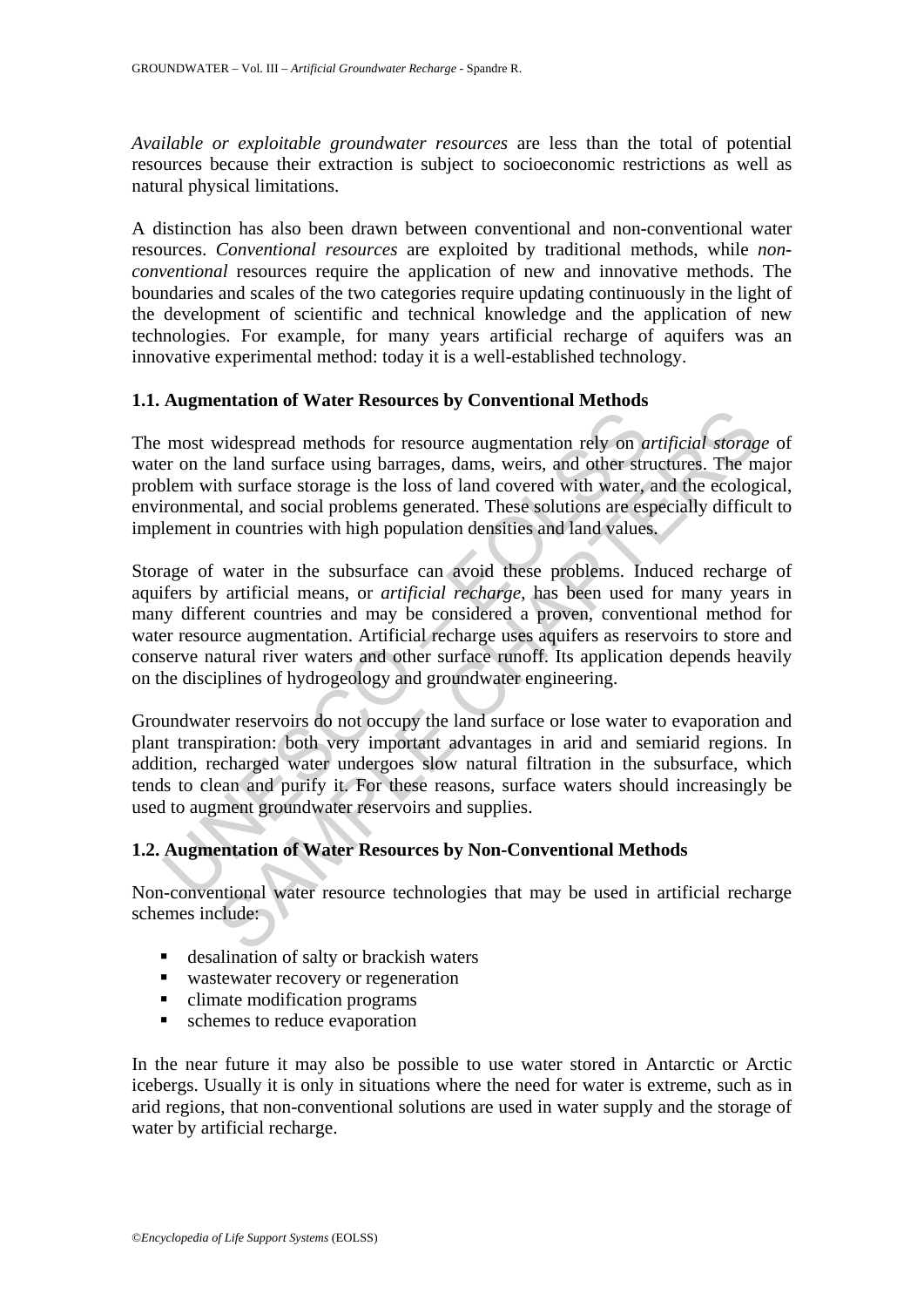# **1.2.1. Desalination**

Desalination is a process that removes dissolved minerals (including salt, but also other minerals) from seawater, brackish water, or treated wastewater. A number of desalination technologies have been developed, including reverse osmosis, distillation, electrodialysis, and vacuum freezing.

The desalination of water in small plants has been carried out for centuries, but only in the later twentieth century were substantial technological advances and cost reductions achieved. Cost reductions have allowed this method to be used to supply areas without other water resources, such as deserts and islands, and to be integrated within larger water supply systems in areas where traditional water resources are inadequate.

An essential requirement for the process is the availability of abundant energy in various forms. Desalination plants are generally integrated with power generation plants using a common source of energy. A plant may produce more energy than necessary for desalination and use the surplus for other purposes, for example to produce electric energy.

Worldwide there are more than 7500 desalination plants in operation: the largest, in Saudi Arabia, produces about 128 million gallons of desalted water per day.

### **1.2.2. Wastewater Regeneration (WWR)**

essential requirement for the process is the availability of al<br>ous forms. Desalination plants are generally integrated with powe<br>g a common source of energy. A plant may produce more energy<br>lination and use the surplus fo al requirement for the process is the availability of abundant energms. Desalination plants are generally integrated with power generation pl<br>mmon source of energy. A plant may produce more energy than necessary<br>n and use Wastewater regeneration is a process by which wastewater is treated to permit reuse for irrigation, and for industrial and municipal supply. The processes are similar to wastewater treatment prior to discharge to lakes or rivers. However, regeneration is more thorough because it must give the waters special qualitative characteristics to permit direct reuse, and to maximize a groundwater body's capacity for self-purification. A major problem with regard to water supply generally is that while water resources are decreasing at a steady rate, water demand for civil and industrial uses are increasing correspondingly rapidly. For this reason natural water bodies become increasingly contaminated, and more advanced decontamination methods are needed as a result.

Wastewater regeneration is common in remote areas, and those where water is very scarce. To a lesser extent, it is also used in areas where water resources are relatively abundant but where industrial water demand and high prices make treatment and reuse of water economically profitable. Limits to regeneration are imposed by the cost of water treatments needed to meet the chemical quality standards established by local laws and regulations.

### **1.2.3. Climate Modification**

Increases in natural meteoric precipitation can been induced by cloud seeding. Rainfall is enhanced by introducing solid particles into the atmosphere that increase the number of natural freezing or condensing particles.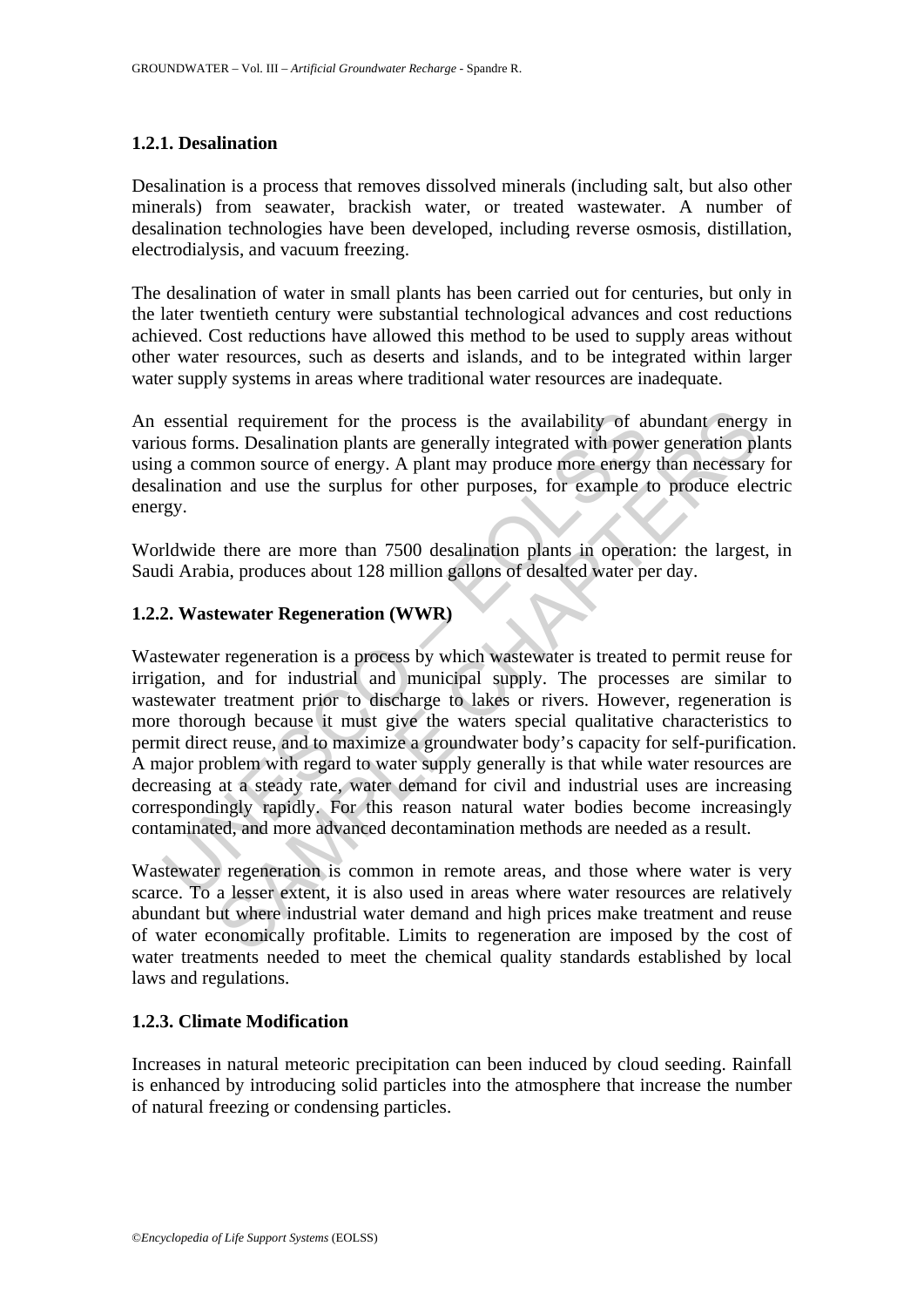# **1.2.4. Reduction of Evaporation**

Loss of water by evaporation is a very important issue. Its rate depends largely on local climatic conditions. The construction of large artificial storage reservoirs in arid or semiarid areas with very high temperatures may lead to high evaporation losses. Advances in research and large-scale testing have shown that protecting water with a molecular film prevents molecular diffusion into the air and greatly reduces losses.

# **2. Artificial Groundwater Recharge (AGR)**

er quality and needs only simple, inexpensive treatment to meet<br>tired for water supply. However, the use of groundwater for wate<br>tuation where natural replenishment cannot match exploitation<br>mg groundwater levels. In view ity and needs only simple, inexpensive treatment to meet the high stand<br>to twater supply. However, the use of groundwater for water supply has level a<br>twater actural replenishment cannot match exploitation rates, leading<br>u Traditionally, most water supply systems have been based on either surface water or groundwater. While surface water is being increasingly contaminated by domestic and industrial pollutants, microorganisms, and inorganic solutes, groundwater is generally of better quality and needs only simple, inexpensive treatment to meet the high standards required for water supply. However, the use of groundwater for water supply has led to a situation where natural replenishment cannot match exploitation rates, leading to falling groundwater levels. In view of likely future water shortages the two resources cannot be viewed as isolated bodies, and water resources management will need to give more attention to the combined use of surface and groundwater. Artificial recharge is one method that allows for management of this kind.

*Artificial recharge* (also sometimes called *planned recharge*) is a method of storing water underground at times of water surplus to meet demand in times of shortage. It has several potential advantages. They include the use of aquifers for storing and distributing water, and for the removal of contaminants by the natural cleaning processes that occur as polluted rain and surface water infiltrate the soil and percolate through soils and geological formations.

Artificial recharge is a process by which excess surface water is directed into suitable geological formations using infiltration basins, ditches, wells, or sprinkler systems. Bank filtration, or *induced recharge*, can be used if there is a direct hydraulic connection between an aquifer and a surface water body. In most artificial recharge schemes, aquifers are used for water storage and reuse.

Natural and artificial groundwater recharge involve the same basic physical and geochemical processes, but with some important differences. In artificial recharge the infiltration rate is much higher, thereby decreasing the period over which pollutants are exposed to the natural cleaning processes. This can pose problems, both for the quality of the water and for the operation of the artificial recharge plants. Increased knowledge of the processes involved obtained through research projects will be useful when planning and operating new artificial recharge plants.

The main objectives of artificial recharge are to increase available reserves of water and the water-resource potential of aquifers more generally. It can also be used for the following purposes (the percentages in brackets reflect the main purpose of documented schemes):

promoting recovery of overexploited aquifers  $(25\%)$ ;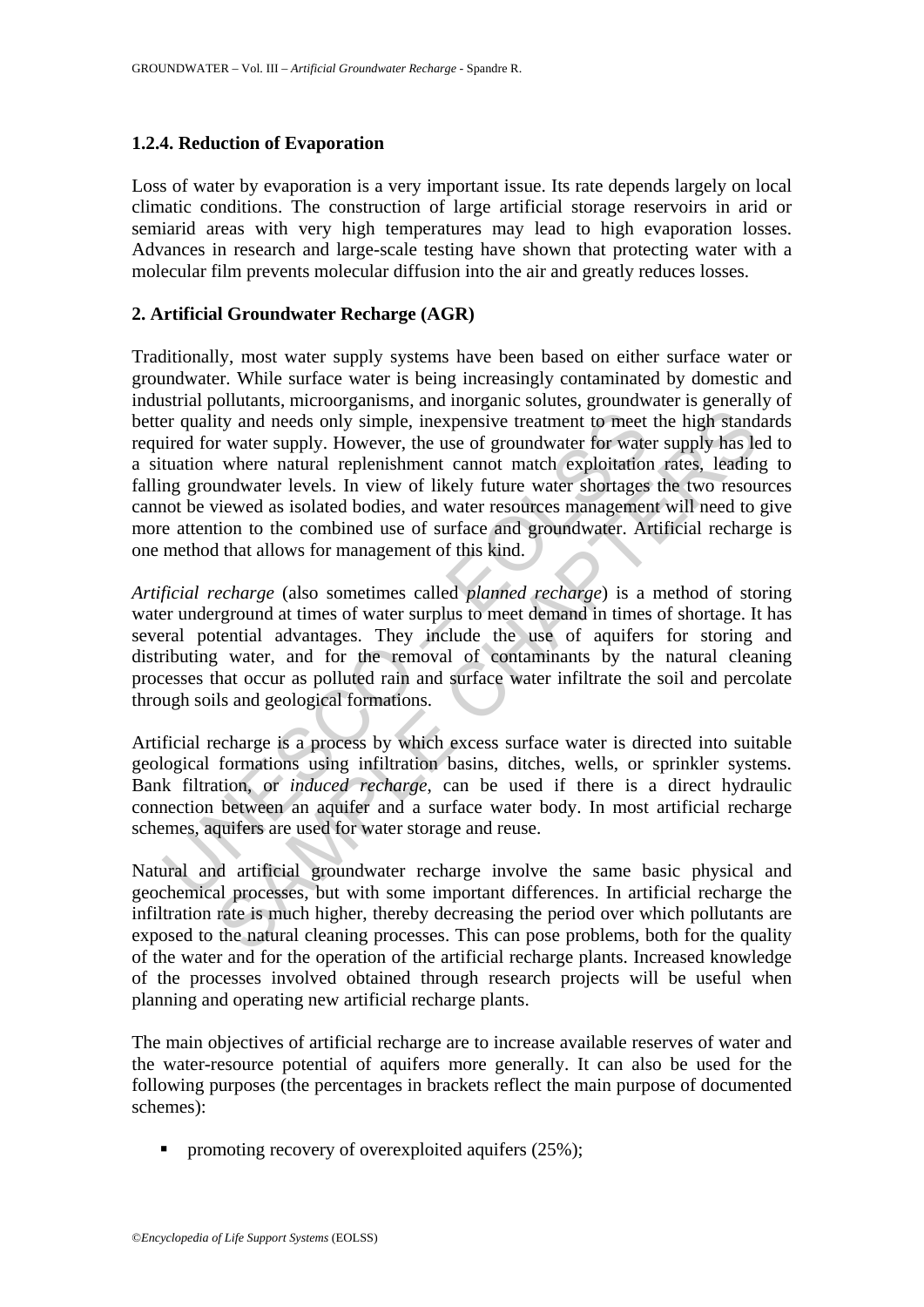- storage of surficial waters during flood periods to maintain and improve supply in the dry season (20%);
- storage of local or imported water in the aquifer  $(15\%)$ ;
- preventing seawater intrusion by creating freshwater barriers  $(15\%)$ ;
- **i** increasing the value of aquifers for water distribution in areas with a high density of wells;
- discharging certain wastewaters, such as cooling water;
- $\blacksquare$  reducing groundwater salinity in agricultural areas (10%);
- $\blacksquare$  reducing subsidence caused by high pumping rates; and
- **groundwater quality improvement.**

(Objectives (e), (f), (h), and (i) combined account for ca. 15% of recharge schemes.)

# **3. Influence of Recharge Factors**

Not all aquifers can be artificially recharged. The hydraulic characteristics of the aquifer, the nature of the existing groundwater, and the characteristics of the recharge water can have a major influence on the outcome of a recharge operation.

# **3.1. Geological Factors**

**all aquifers can be artificially recharged. The hydraulic characteriation**<br>
and aquifers can be artificially recharged. The hydraulic characterical<br>
and any of the existing groundwater, and the characteristics of the<br>
a m The of **Recharge Factors**<br>
Recharge Factors<br>
The hydraulic characteristics of the aqu<br>
of the existing groundwater, and the characteristics of the recharge water<br>
or influence on the outcome of a recharge operation.<br> **SEAM** One of the main factors affecting recharge is aquifer porosity. Porosity must be as high as possible, and this factor depends on a uniformity coefficient: where the coefficient is small, porosity is high. Another factor is the hydraulic conductivity of an aquifer: when the hydraulic conductivity is high, recharge is very quick. Hydraulic conductivity values tend to be high when the aquifer grain size is large. However, high conductivity means that an aquifer's ability to clean recharged water is low, so recharge must be carried out with clean water.

The chemical equilibrium in the aquifer is very important. In most cases the aquifer materials and groundwater are in chemical equilibrium, and care must be taken to ensure that the recharge water does not change this.

Clays tend to be good ion exchangers: if recharge water has a high sodium content then clay flocculation can result, with the consequent blocking of pores. It should also be noted that recharge water can dissolve aquifer materials, and special care should be taken with recharge in rocks that contain carbonates (limestone and dolomite), sulfates (evaporites), chlorides, and iron (pyrite) because of their high water solubility.

### **3.2. Hydrogeologic Factors**

Artificial recharge depends on transmissivity and porosity values, and the uniformity of these parameters is very important. The receiving aquifer must be as homogeneous and isotropic as possible.

The velocity of recharge is directly proportional to transmissivity and hydraulic gradient in the aquifer. For this reason the water table or piezometric surface must be very well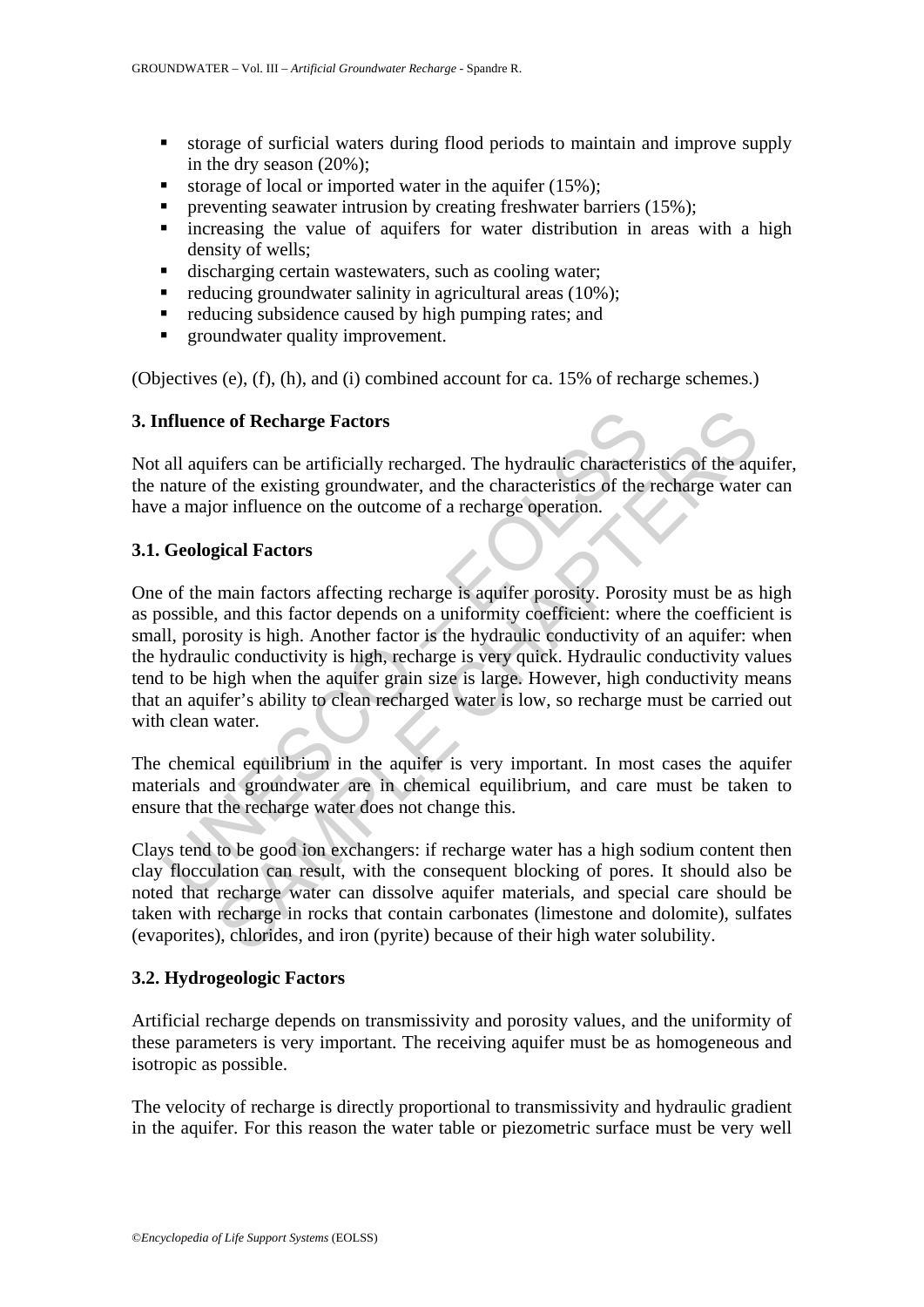defined, so that the depression's water table or piezometric surface can be identified and used to optimize recharge conditions.

### **3.3. Physical–Chemical Factors**

The chemical and physical characteristics of groundwater and recharge water have a great effect on the results of artificial recharge. The chemical, physical, and biological compatibility of the two kinds of waters must be investigated, as these properties can greatly influence plugging of the aquifer and therefore the rate and duration of recharge.

# **3.3.1. Physical Characteristics**

The main physical characteristics to consider are:

- temperature
- $pH$
- $\bullet$  total dissolved solids (TDS)
- $\blacksquare$  electrical conductivity
- color and odor

Transference of the magnetic solids (TDS)<br>
Lead dissolved solids (TDS)<br>
Lead dissolved solids (TDS)<br>
Lead conductivity<br>
color and odor<br>
Lead conductivity of the ground is inversely proposity, this means that water that is Samman and a strategy and the strategy and the strategy and the strategy of the strategy or and odor<br>
Final conductivity or and odor<br>
Final conductivity of the ground is inversely proportional to whis<br>
means that water tha Temperature can affect water viscosity, as the two properties are inversely proportional. Since the hydraulic conductivity of the ground is inversely proportional to water viscosity, this means that water that is cold flows more slowly in the aquifer than warmer water. Moreover, if temperature decreases water density grows proportionally, leading to thermal stratification of water in the aquifer. This stratification lead to the obstruction of pores and reduces water infiltration into the aquifer. Because of these factors, it is always recommended that an aquifer be recharged with water that is warmer than the groundwater; thermal effects arising from direct recharge are thus reduced, because surface water balances its temperature with groundwater during infiltration through the unsaturated zone. Even biological life (including microorganisms and bacteria) may be affected by thermal effects, both in the unsaturated and saturated zones.

# **3.3.2. Chemical Characteristics**

The main important parameters affecting artificial recharge are dissolved gas and dissolved salts.

Dissolved or suspended gas (air) has a double function—chemical and physical—inside the aquifer. The presence of small air bubbles inside the pores may cause blockage of the aquifer and reduce percolation into the unsaturated zone. Oxygen in the air causes redox reactions in the ground that can chemically precipitate compounds that block the aquifer, reducing water quality.

Oxidation can destroy pathogenic organisms, prevent the leaching of iron and manganese, and cause the precipitation of iron salts in groundwater. The redox reactions raise the iron content of the water by increasing the solubility of the iron. The different chemical compositions and levels of dissolved salts in recharge water can change the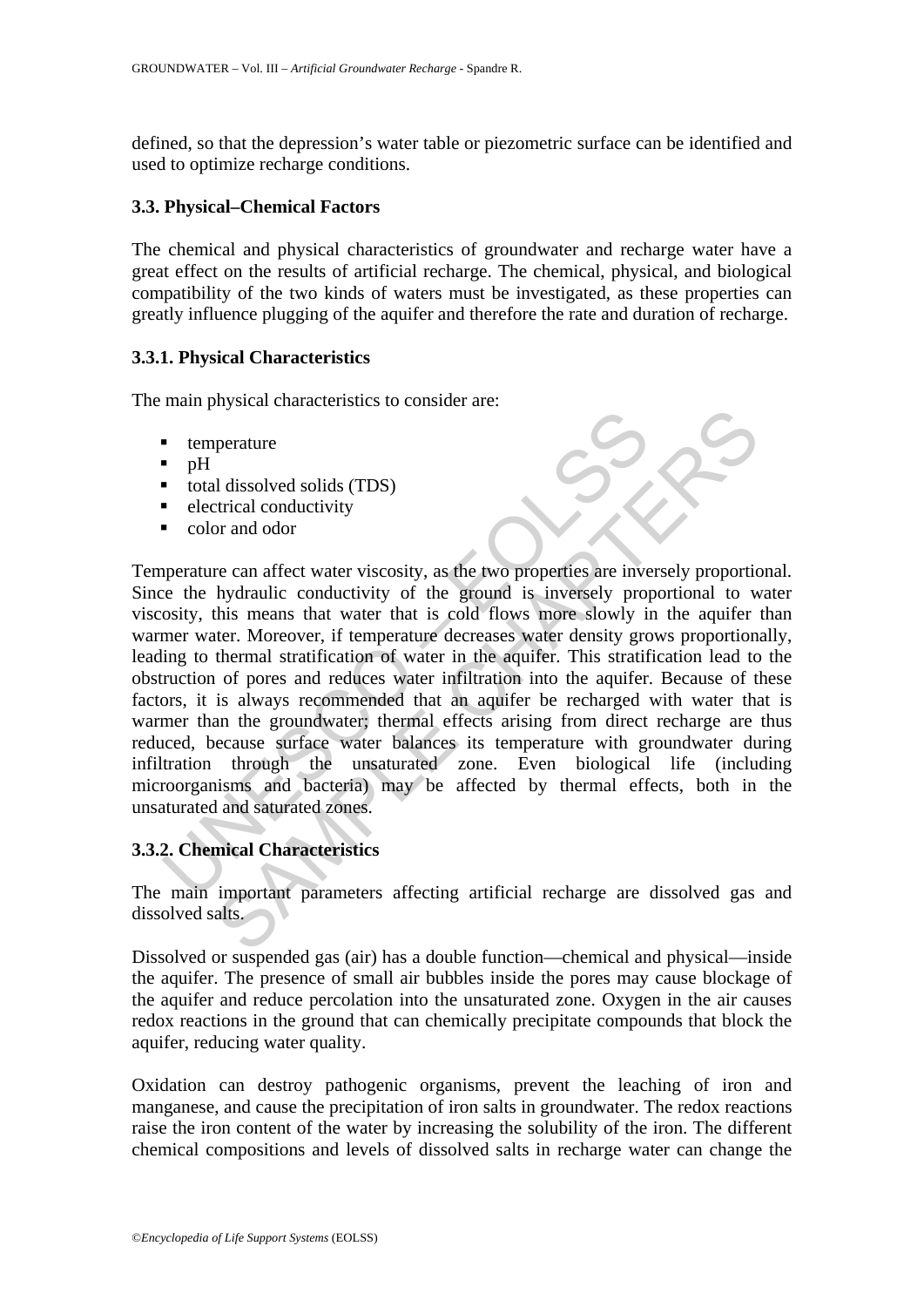geochemical equilibrium, producing ion exchanges with the aquifer matrix and groundwater. These ion exchanges precipitate salts such as sulfides, sulfates, carbonates, and hydrates. They can cause swelling of clays due to the exchange between sodium and hydrogen, and the coagulation of suspended clay particles in the water. These processes generally reduce porosity and lower the quality of water.

Great care must be taken with regard to the microorganism concentration in the recharge water. Its microbial content is generally higher than that of the receiving groundwater, and pollution of the aquifer may result.

The ground's ability to cleanse recharged water is very high, and is directly proportional to the residence time of water in the aquifer. Residence time, in turn, is directly proportional to subsurface flow distance and inversely proportional to the grain size of the aquifer matrix.

# TO ACCESS ALL THE **21 PAGES** OF THIS CHAPTER, Visit: http://www.eolss.net/Eolss-sampleAllChapter.aspx

#### **Bibliography**

- - -

Chiesa G. (1992). *La Ricarica Artificiale Delle Falde*, 293 pp. GEO-GRAPH. [In Italian. Describes the different methods of artificial groundwater recharge, and the principles and methods of controlling and calculating the volume of water necessary for aquifer recharge.]

aquifer matrix.<br>
TO ACCESS ALL THE 21 PAGES OF THIS CHA<br>
Visit: http://www.eolss.net/Eolss-sampleAllChapte<br>
ography<br>
sa G. (1992). *La Ricarica Artificiale Delle Falde*, 293 pp. GEO-GRAPH. [In<br>
rent methods of artificial g THE STATE OF A CONSIDENT CONDUCT CONDUCTS (The Properties of the problems of the problems of the product control of the product control of the product of the product control of the product control and the principal of the Custodio E. and Llamas M.R. (1996). *Hidrologia Subterranea*. (2 vols. 2359 pp.) Barcelona: Ediciones Omega, S.A. [This handbook provides a wealth of useful information on virtually all areas of hydrology, hydrogeology, and hydrochemistry. It contains authoritative coverage of the basic theories and principles, and indicates the data required for study and management of groundwater resources.]

National Research Council (1994). *Groundwater Recharge Using Waters of Impaired Quality*. 283 pp. Washington DC: National Academy Press.

O'Hare M.P., Fairchild D.M., Hajali P.A. and Canter L.W. (1997). *Artificial Recharge of Groundwater*. Lewis Publishers [This describes existing groundwater recharge projects. Examples are used to illustrate the common techniques used, show the variety of purposes for which recharge is planned, and provide concrete examples of the problems these projects sometimes face.]

Pérez-Paricio A. and Carrera J. (1998). Preliminary study for deep injection experiments at the Cornellà site, Barcelona. *Third International Symposium on Artificial Recharge of Groundwater (TISAR). 21–25 September*, pp 325–330. Amsterdam: A.A. Balkema. [Describes the deep artificial groundwater recharge method applied at a site in Spain.]

Pyne R.D.G. (1995). *Artificial Recharge of Groundwater. 2: Groundwater Recharge and Wells*. 376 pp. Boca Raton, FL: Lewis Publishers. [This book reviews the technical constraints on recharge, and various issues that have been addressed and resolved through research and experience at many sites. The book presents aquifer storage recovery (ASR) technology and traces its evolution since 1975 in the United States. The suggested procedures outlined should help achieve success with groundwater recharge through wells. Selected case studies are examined.]